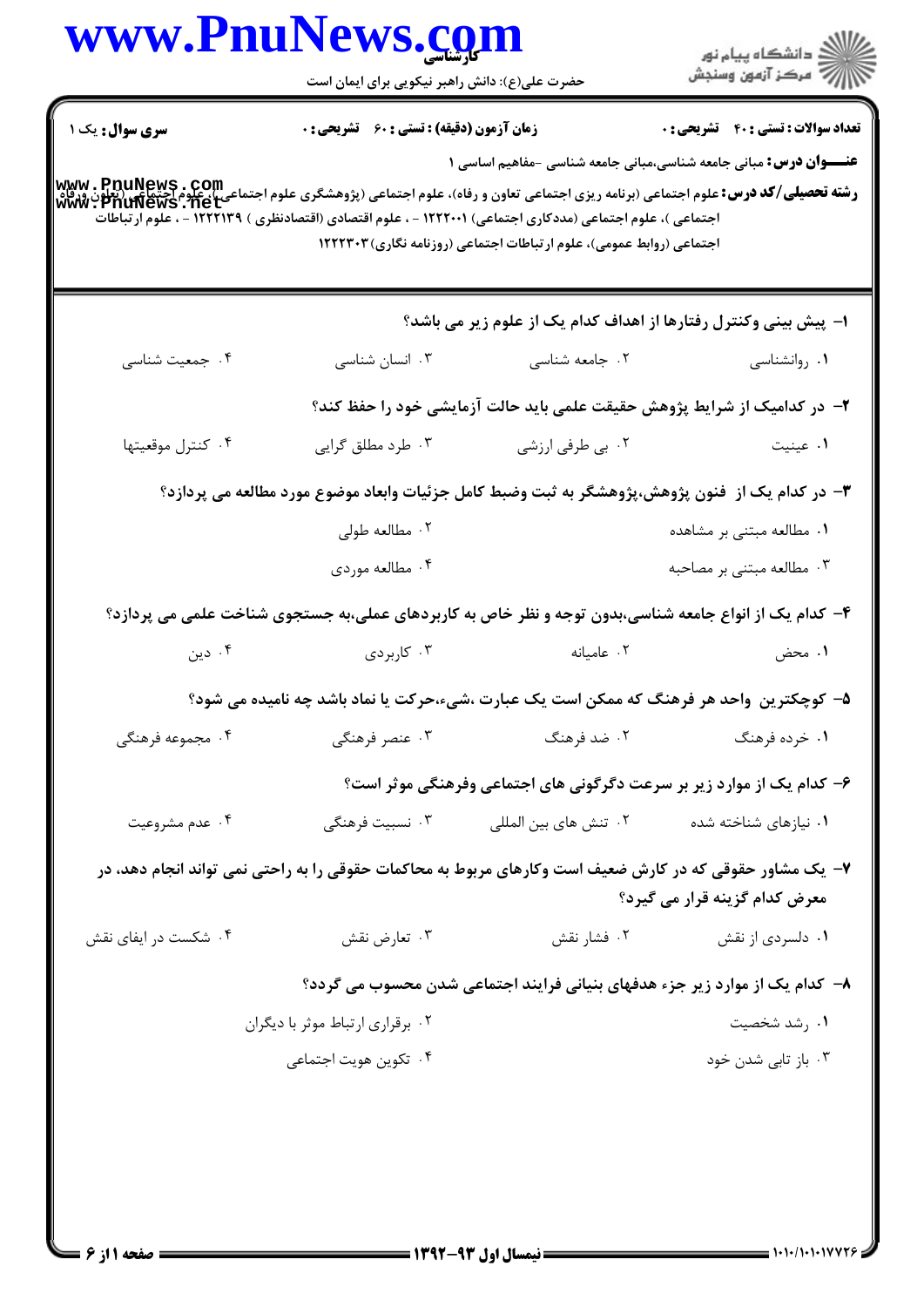## www.PnuNews.com .<br>گ دانشگاه پیام نور است.<br>است مرکز آزمون وسنجش حضرت علی(ع): دانش راهبر نیکویی برای ایمان است **تعداد سوالات : تستي : 40 - تشريحي : 0 سری سوال : ۱ یک زمان آزمون (دقیقه) : تستی : 60 ٪ تشریحی : 0 عنـــوان درس:** مبانی جامعه شناسی،مبانی جامعه شناسی -مفاهیم اساسی ۱ **www . PnuNews . Com**<br>و**شته تحصیلی/کد درس:** علوم اجتماعی (برنامه ریزی اجتماعی تعاون و رفاه)، علوم اجتماعی (پژوهشگری علوم اجتماعی (تعاون ورفاه<br>www . PnuNews . net اجتماعی )، علوم اجتماعی (مددکاری اجتماعی) ۱۲۲۲۰۰۱ - ، علوم اقتصادی (اقتصادنظری ) ۱۲۲۲۱۳۹ - ، علوم ار تباطات اجتماعی (روابط عمومی)، علوم ارتباطات اجتماعی (روزنامه نگاری) ۱۲۲۲۳۰۳ ۹– کدام گزینه در مورد دگری تعمیم یافته صادق است؟ ۰۱ ترکیبی از انتظاراتی است که فرد گمان می کند دیگران از او دارند. ۲ . اشخاصی هستند که تاثیر عمده ای بر وجهه نظر افراد می گذارند. ۰۳ توسعه ی مهارت فرد در برقرار کردن ارتباط با دیگران. ۰۴ تاثیر پذیرفتن از محرک های آنی وسرکش وغیر عادی. ۱۰− سربازانی که به ارتش اعزام می شوند ویا بیماران یک بیمارستان روانی را می توان عضو چه گروههایی دانست؟ ۰۳ گمىنشافت ۲. گروههای ثانوی ۰۴ گروه خود ۰۱ گروههای غیر اختیاری 11- کدام یک از انواع رهبری اهداف گروه را در نظر داشته و از مسئولیت خود در طراحی وسایلی که برای رسیدن به اهداف بکار می رود آگاهی دارد؟ ۰۴ مقتدر ۰۳ ارشادی ۰۲ تخصصی یا ابزاری ۰۱ دموکراتیک **۱۲**– کدام گزینه جزءخصوصیات نهاد های اجتماعی نمی باشد؟ ۰۱ ارضای نیازهای اجتماعی معین ٢. يذيرفتن آرمانهاي يک نهادتوسط بخش عظيمي از اعضاي جامعه ۰۳ یایدار بودن نسبی نهاد ۰۴ محدودوخاص بودن بنیانهای اجتماعی نهادها ۱۳– در اجتماعات روستایی مبتنی بر کشاورزی،بیشترین نقش آموزشی را چه نهادی بر عهده دارد؟ ۰۴ حکومت نهاد دینے  $\cdot$ ۳ ۰ ۰۲ آموزش وپرورش ۰۱ خانواده ۱۴- شایع ترین صورت زناشویی و ازدواج در مغرب زمین چه نوع ازدواجی است؟ ۰۲ تک همسری ۰۴ چند شوهری ۰۳ چند زنی ۰۱ چند همسری ۱۵– چه تغییر وتحولی میزان طلاق را در کشورهای جهان سوم از جمله ایران افزایش داده است؟ ۰۲ توسعه ی صنعت و شهر نشینی ۰۱ پایین بودن سن ازدواج ۰۴ بالا ,فتن سطح سواد ۰۳ تغییر وتحول قوانین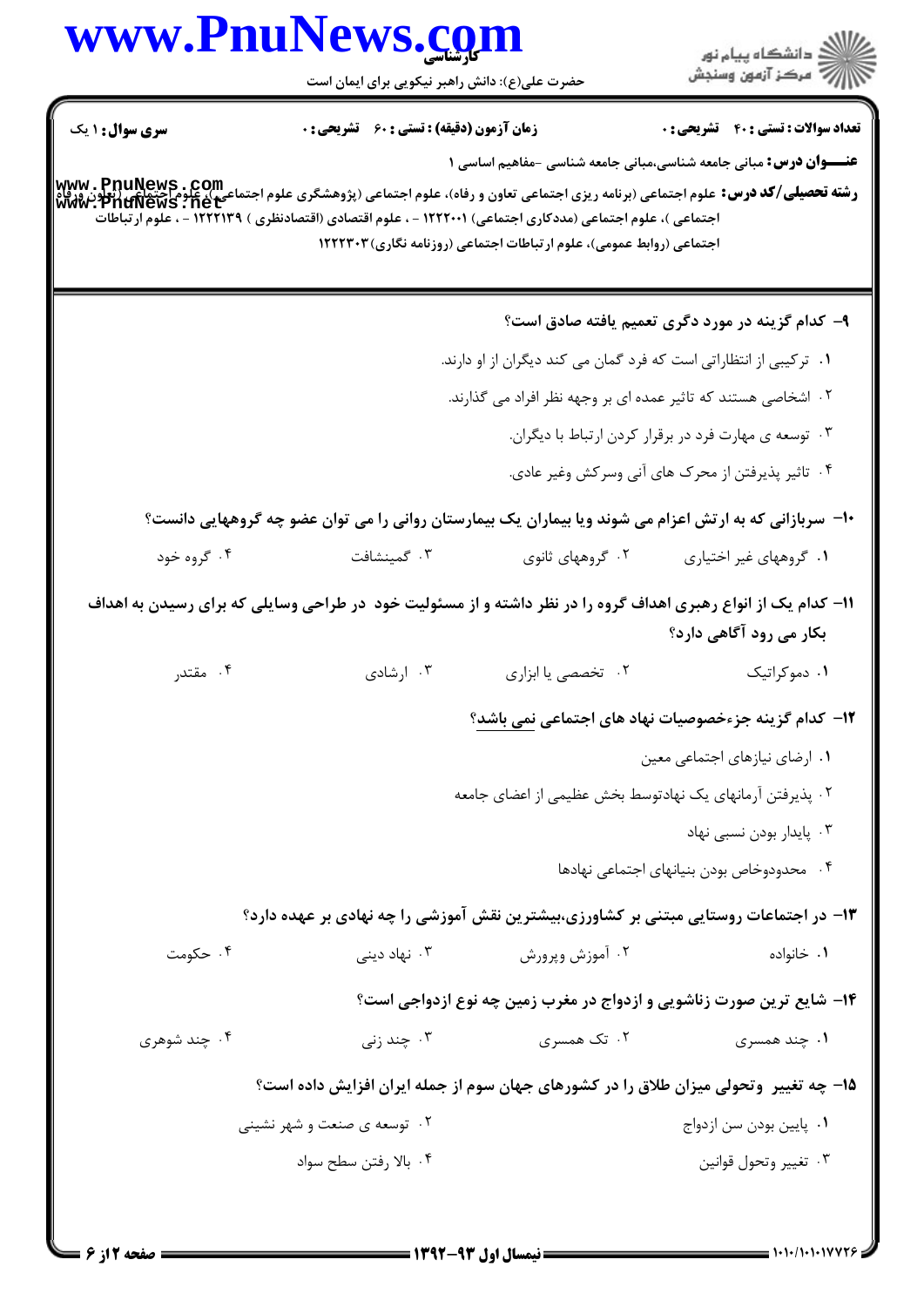| ر دانشگاه پيام نور<br>دانشگاه پيام نور       |                                                                           | www.Pnulvews.com<br>حضرت علی(ع): دانش راهبر نیکویی برای ایمان است                                                    |                                                                                                                                                                              |
|----------------------------------------------|---------------------------------------------------------------------------|----------------------------------------------------------------------------------------------------------------------|------------------------------------------------------------------------------------------------------------------------------------------------------------------------------|
| <b>تعداد سوالات : تستي : 40 - تشريحي : 0</b> | <b>عنـــوان درس:</b> مبانی جامعه شناسی،مبانی جامعه شناسی -مفاهیم اساسی ۱  | زمان آزمون (دقیقه) : تستی : 60 ٪ تشریحی : 0                                                                          | <b>سری سوال : ۱ یک</b>                                                                                                                                                       |
|                                              | اجتماعی (روابط عمومی)، علوم ارتباطات اجتماعی (روزنامه نگاری) ۱۲۲۲۳۰۳      | اجتماعی )، علوم اجتماعی (مددکاری اجتماعی) ۱۲۲۲۰۰۱ - ، علوم اقتصادی (اقتصادنظری ) ۱۲۲۲۱۳۹ - ، علوم ارتباطات           | <b>www . PnuNews . Com</b><br>و <b>شته تحصیلی/کد درس:</b> علوم اجتماعی (برنامه ریزی اجتماعی تعاون و رفاه)، علوم اجتماعی (پژوهشگری علوم اجتماعی (تعاون<br>www . PnuNews . net |
|                                              |                                                                           | ۱۶– به عقیده ی کدام یک از دیدگاههای زیر، ّما بر اساس نمادها ومعنایی که از دیگران آموخته ایم به چیزها نگاه می کنیم ّ؟ |                                                                                                                                                                              |
| ۰۱ کشمکش                                     | ۰۲ نابرابری آموزشی                                                        | ۰۳ کنش متقابل نمادی                                                                                                  | ۰۴ کارکرد گرایی                                                                                                                                                              |
|                                              |                                                                           | ۱۷– در دهه های ۱۹۶۰ و ۱۹۷۰ ، به خصوص در میان فمنیست ها، نسبت به چه مسئله ای نگرانی های زیادی وجود داشت؟              |                                                                                                                                                                              |
| ٠١ آموزش دختران                              |                                                                           | ۰۲ خشونت عليه دختران                                                                                                 |                                                                                                                                                                              |
| ۰۳ اموزش پسران                               |                                                                           | ۰۴ بی علاقگی پسران به تحصیل                                                                                          |                                                                                                                                                                              |
|                                              |                                                                           | ۱۸– به عقیده ی کدام اندیشمند،بیماری شکلی از رفتار انحرافی است که مانند جرم نیازبه یک پاسخ اجتماعی دارد؟              |                                                                                                                                                                              |
| ۰۱ نايتينگل                                  | ۰۲ تالکوت پارسونز                                                         | ۰۳ ادوارد ايوانز                                                                                                     | ۰۴ لویی پاستور                                                                                                                                                               |
|                                              | ۱۹- ماهیت انگ های مرتبط با بیماری، بر چه پایه واساسی است؟                 |                                                                                                                      |                                                                                                                                                                              |
| ۰۱ قدر ت                                     | ۰۲ سرمایه داری                                                            | ۰۳ فرهنگ                                                                                                             | ۰۴ ضعف اجتماعي                                                                                                                                                               |
| بکار می رود؟                                 |                                                                           | ۲۰– کدام گزینه به ابزارها و روش هایی اطلاق می شود که برای وادار کردن فرد به انطباق با انتظارات گروه معین یا کل جامعه |                                                                                                                                                                              |
| ٠١. نظارت اجتماعي                            | ۰۲ اجتماعی شدن                                                            | ۰۳ دگرگونی اجتماعی                                                                                                   | ۰۴ پایگاه اجتما <i>عی</i>                                                                                                                                                    |
|                                              | <b>۲۱</b> - گروه نخستین کدام گزینه را برای نظارت اجتماعی بکار نمی گیرد؟   |                                                                                                                      |                                                                                                                                                                              |
| ۰۱ زخم زبان زدن                              | ۰۲ شايعه پراکني                                                           | ۰۳ خندیدن                                                                                                            | ۰۴ زندانی کردن                                                                                                                                                               |
|                                              | ۲۲- به عقیده فروید به کدام بخش از آمن ؒ ،دروازبان شخصیت اطلاق می شود؟     |                                                                                                                      |                                                                                                                                                                              |
| ۰۱ نهاد                                      | ۰۲ فراخود                                                                 | ۰۳ ناخودآگاه                                                                                                         | ۰۴ خود                                                                                                                                                                       |
|                                              | ۲۳− کدام اندیشمند کوشید بین بی هنجاری وانحرافات اجتماعی،رابطه برقرار کند؟ |                                                                                                                      |                                                                                                                                                                              |
| ۰۱ رابرت کی مرتن                             | ۰۲ امیل دورکیم                                                            | ۰۳ ساترلند                                                                                                           | ۰۴ زیگموند فروید                                                                                                                                                             |
|                                              |                                                                           | ۲۴- در کدام یک از روش های مطالعه ی قشر بندی ،افراد را بر حسب ملاک های معین می سنجند و سپس در طبقه ی اجتماعی          |                                                                                                                                                                              |
| مناسب جای می دهند؟                           |                                                                           |                                                                                                                      |                                                                                                                                                                              |
| ۱. عینی                                      | ۲. ذهنی                                                                   | ۰۳ اشتهاری                                                                                                           | ۰۴ ساختاری                                                                                                                                                                   |

 $\blacksquare$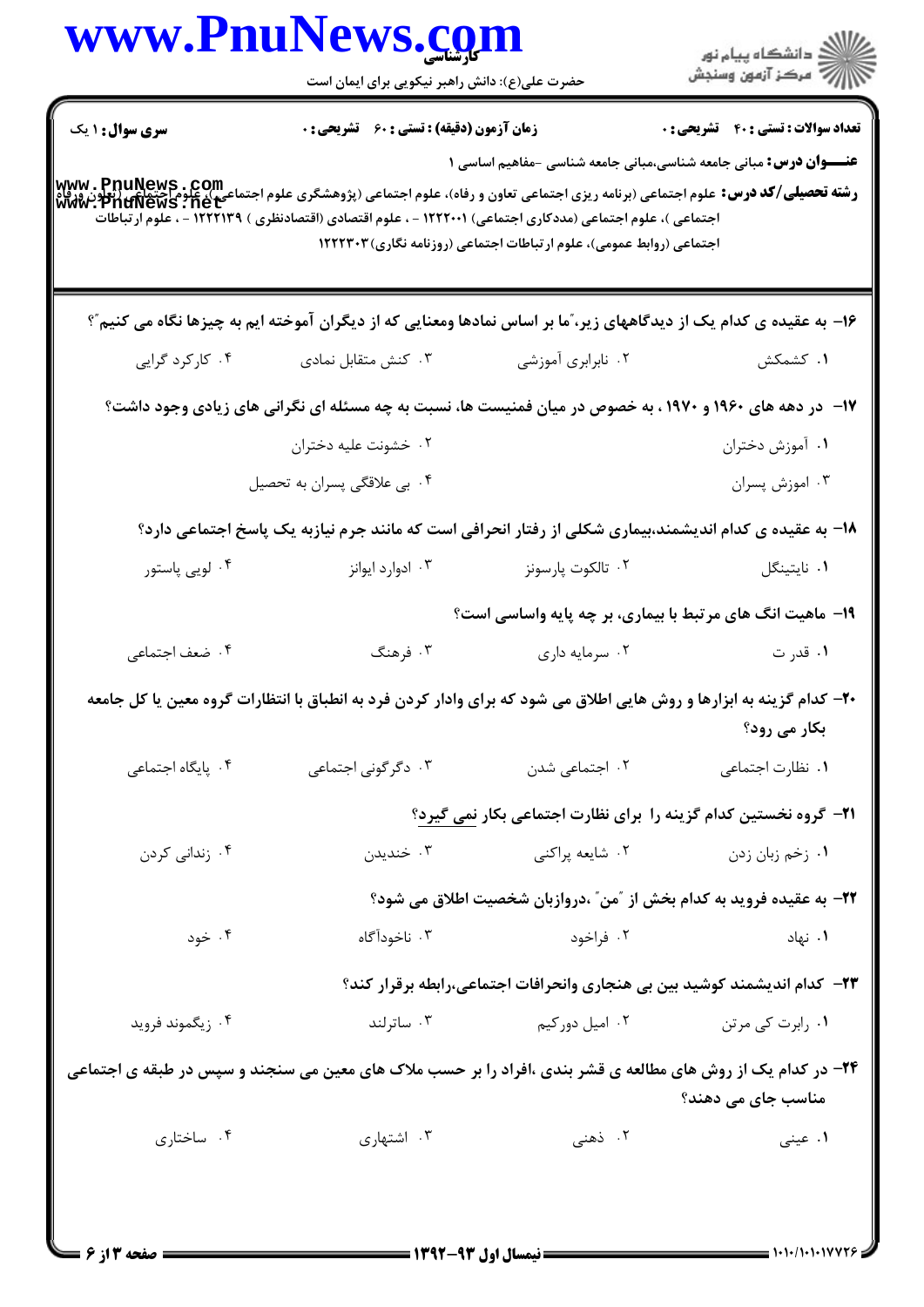|                                                                                                                                                                                           | <b>www.PnuNews.co</b><br>حضرت علی(ع): دانش راهبر نیکویی برای ایمان است                                           |                                                                                                                                                  | ≦ دانشڪاه پيام نور<br>7- مرڪز آزمون وسنڊش                                  |
|-------------------------------------------------------------------------------------------------------------------------------------------------------------------------------------------|------------------------------------------------------------------------------------------------------------------|--------------------------------------------------------------------------------------------------------------------------------------------------|----------------------------------------------------------------------------|
| <b>سری سوال : ۱ یک</b>                                                                                                                                                                    | <b>زمان آزمون (دقیقه) : تستی : 60 ٪ تشریحی : 0</b>                                                               |                                                                                                                                                  | <b>تعداد سوالات : تستي : 40 - تشريحي : 0</b>                               |
| <b>www . PnuNews . Com</b><br>و <b>اشته تحصیلی/کد درس:</b> علوم اجتماعی (برنامه ریزی اجتماعی تعاون و رفاه)، علوم اجتماعی (پژوهشگری علوم اجتماع <mark>ت و ات</mark><br>WWW . PnuNews . net | اجتماعی )، علوم اجتماعی (مددکاری اجتماعی) ۱۲۲۲۰۰۱ - ، علوم اقتصادی (اقتصادنظری ) ۱۲۲۲۱۳۹ - ، علوم ار تباطات      | <b>عنـــوان درس:</b> مبانی جامعه شناسی،مبانی جامعه شناسی -مفاهیم اساسی ۱<br>اجتماعی (روابط عمومی)، علوم ارتباطات اجتماعی (روزنامه نگاری) ۱۲۲۲۳۰۳ |                                                                            |
|                                                                                                                                                                                           |                                                                                                                  |                                                                                                                                                  | ۲۵- به عقیده ی کارل مارکس موقعیت طبقه ی اجتماعی فرد به چه چیزی بستگی دارد؟ |
| ۰۴ ثروت                                                                                                                                                                                   | ۰۳ ابزار تولید                                                                                                   | ۰۲ منزلت                                                                                                                                         | ۰۱ قدر ت                                                                   |
|                                                                                                                                                                                           | ۲۶- فردی که شغلش را تغییرداده، اما این تغییر شغل تاثیری بر پایگاه اجتماعی او نگذاشته باشد، چه نوع تحرکی را از سر |                                                                                                                                                  | گذرانده است؟                                                               |
| ۰۴ عمودی                                                                                                                                                                                  | ۰۳ درون نسلی                                                                                                     | ۰۲ میان نسلی                                                                                                                                     | ۰۱ افقی                                                                    |
|                                                                                                                                                                                           | ۲۷- در خانواده های پر جمعیت، کدام فرزند یا فرزندان، فرصت کمتری برای تحرک صعودی می یابند؟                         |                                                                                                                                                  |                                                                            |
|                                                                                                                                                                                           |                                                                                                                  |                                                                                                                                                  | ۰۱ فرزند نخست                                                              |
|                                                                                                                                                                                           |                                                                                                                  |                                                                                                                                                  | ۰۲ فرزند آخر                                                               |
|                                                                                                                                                                                           |                                                                                                                  |                                                                                                                                                  | ۰۳ فرزندان دوقلو                                                           |
|                                                                                                                                                                                           |                                                                                                                  | ۰۴ فرزندانی که بین فرزند نخست و فرزند آخر به دنیا می آیند                                                                                        |                                                                            |
|                                                                                                                                                                                           |                                                                                                                  | ۲۸− یکی از عمده ترین عوامل افزایش جمعیت در جهان چیست؟                                                                                            |                                                                            |
|                                                                                                                                                                                           | ۰۲ پیشرفت فناوری                                                                                                 |                                                                                                                                                  | ۰۱ مهاجرت روستاييان به شهرها                                               |
|                                                                                                                                                                                           | ۰۴ علاقه ی زنان به اشتغال                                                                                        |                                                                                                                                                  | ۰۳ کنترل مواليد                                                            |
|                                                                                                                                                                                           | ۲۹- طبق نظریه ی مرحله انتقالی جمعیت،اگر جمعیتی شهری وصنعتی شود،میزان رشد آن جمعیت چه تغییری می کند؟              |                                                                                                                                                  |                                                                            |
|                                                                                                                                                                                           | ۰۲ افزایش می یابد                                                                                                |                                                                                                                                                  | ۰۱ ثابت می ماند                                                            |
|                                                                                                                                                                                           | ۰۴ به تناوب افزایش و کاهش می یابد                                                                                |                                                                                                                                                  | ۰۳ کاهش می یابد                                                            |
|                                                                                                                                                                                           |                                                                                                                  | ۳۰- کدامیک از عوامل زیر جزء ویژگیهای جامعه ی قومی به شمار نمی آید؟                                                                               |                                                                            |
|                                                                                                                                                                                           | ۰۲ وجود رسوم اخلاقی پایدار                                                                                       |                                                                                                                                                  | ٠١ نزديک بودن روابط اعضا                                                   |
|                                                                                                                                                                                           | ۰۴ مبتنی بودن اقتصاد جامعه بر صنعت                                                                               |                                                                                                                                                  | ۰۳ ارجحیت سنت نسبت به نو آوری                                              |
|                                                                                                                                                                                           |                                                                                                                  | <b>۳۱</b> - دو نظریه شهر قطاعی و شهر چند هسته ای چه مسئله ای را تشریح می کنند؟                                                                   |                                                                            |
|                                                                                                                                                                                           | ۰۲ تجمع مردم وتسهيلات                                                                                            |                                                                                                                                                  | ٠١. الگوى استفاده از زمين                                                  |
|                                                                                                                                                                                           |                                                                                                                  |                                                                                                                                                  |                                                                            |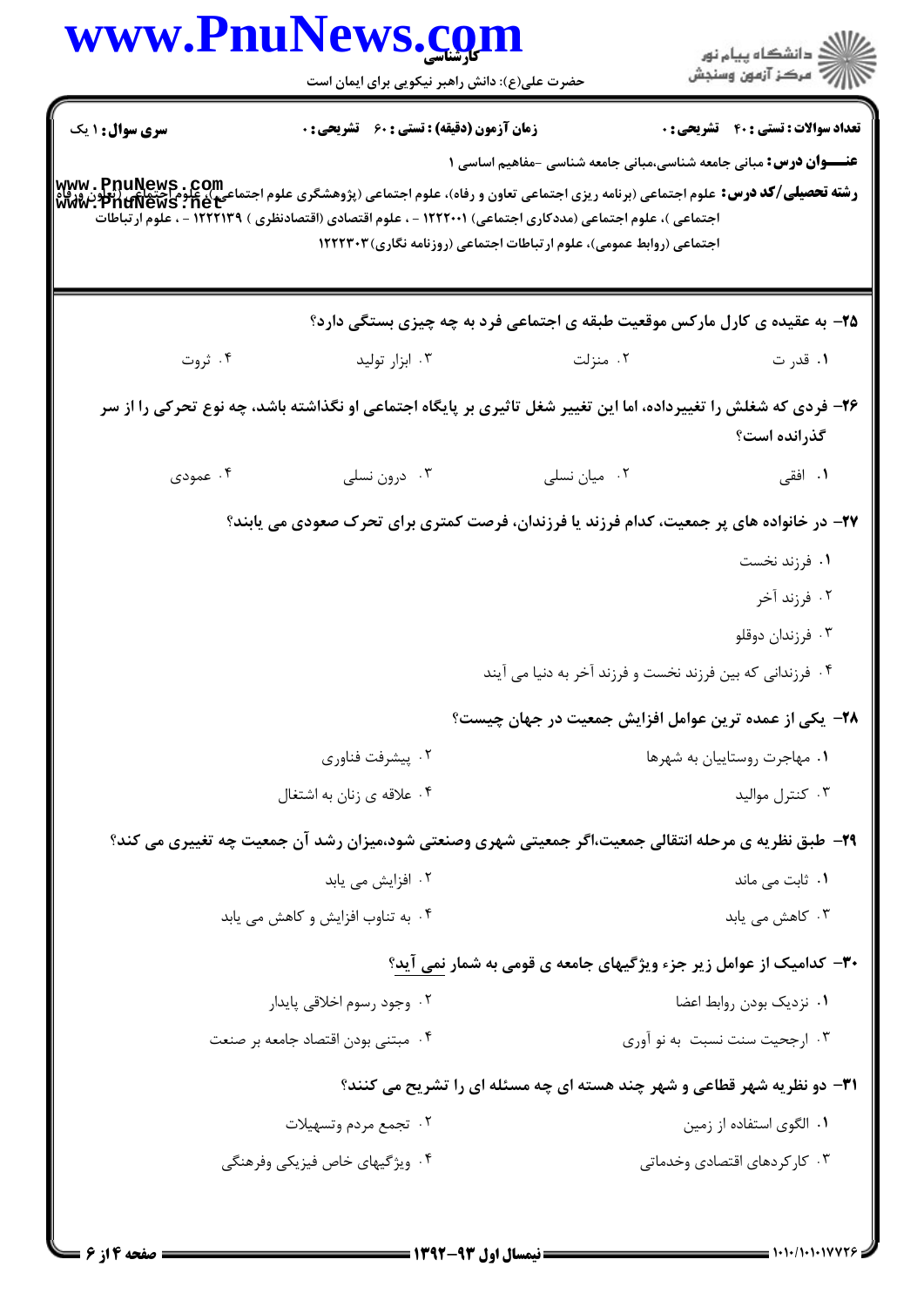|                                                                                                                                                                                                    | حضرت علی(ع): دانش راهبر نیکویی برای ایمان است                                                                                                              |                                                                      | ِ<br>∭ دانشڪاه پيام نور<br>∭ مرڪز آزمون وسنڊش                                                                            |
|----------------------------------------------------------------------------------------------------------------------------------------------------------------------------------------------------|------------------------------------------------------------------------------------------------------------------------------------------------------------|----------------------------------------------------------------------|--------------------------------------------------------------------------------------------------------------------------|
| <b>سری سوال :</b> ۱ یک<br> www . PnuNews . COm<br>و <b>شته تحصیلی/کد درس:</b> علوم اجتماعی (برنامه ریزی اجتماعی تعاون و رفاه)، علوم اجتماعی ی علوم اجتماعی )، علوم احتماعی<br> www . PnuNews . net | زمان آزمون (دقیقه) : تستی : 60 ٪ تشریحی : 0<br>اجتماعی )، علوم اجتماعی (مددکاری اجتماعی) ۱۲۲۲۰۰۱ - ، علوم اقتصادی (اقتصادنظری ) ۱۲۲۲۱۳۹ - ، علوم ار تباطات | اجتماعی (روابط عمومی)، علوم ارتباطات اجتماعی (روزنامه نگاری) ۱۲۲۲۳۰۳ | <b>تعداد سوالات : تستی : 40 ٪ تشریحی : 0</b><br><b>عنـــوان درس:</b> مبانی جامعه شناسی،مبانی جامعه شناسی -مفاهیم اساسی ۱ |
|                                                                                                                                                                                                    | ۳۲– رویداد مهمی که افراد را به وا کنش جمعی وادارد و  این رویداد اغلب با شایعه،مبالغه آمیز گردد،توسط کدام یک از عوامل                                       |                                                                      | تعیین کننده رفتار جمعی صورت می پذیرد؟                                                                                    |
| ۰۴ فشار ساختاري                                                                                                                                                                                    | ۰۳ عوامل شتاب دهنده                                                                                                                                        | ٠٢ باور تعميم يافته                                                  | ٠١ بسيج براي اقدام                                                                                                       |
|                                                                                                                                                                                                    |                                                                                                                                                            |                                                                      | ۳۳- یک گروه تظاهر کننده،ویا یک گروه شورشی نمونه هایی از چه نوع جماعتی هستند؟                                             |
| ۰۴ نامجاور (عامه)                                                                                                                                                                                  | ۰۳ نمایشی                                                                                                                                                  | ۰۲ فعال                                                              | ۰۱ شنونده - تماشاچ <sub>ی</sub>                                                                                          |
|                                                                                                                                                                                                    | ۳۴- در نظام دیوان سالاری مورد نظر ماکس وبر، میزان اقتدار شخص به چه چیزی بستگی دارد؟                                                                        |                                                                      |                                                                                                                          |
|                                                                                                                                                                                                    | ۰۲ سمت شخص                                                                                                                                                 |                                                                      | ۰۱ خود شخص                                                                                                               |
|                                                                                                                                                                                                    | ۰۴ سطح تحصیلات                                                                                                                                             |                                                                      | ۰۳ موقعیت اجتماعی شخص                                                                                                    |
|                                                                                                                                                                                                    | ۳۵– از دیدگاه وبر، سازمان با استفاده از کدام گزینه می تواندکارکرد کارکنان سازمان را به حداکثر رسانده و مانع تداخل روابط                                    |                                                                      | شخصی در فعالیت های سازمان شود؟                                                                                           |
| ۰۴ رهبری دموکراتیک                                                                                                                                                                                 | ۰۳ دیوانسالاری                                                                                                                                             | ۰۲ ساختار رسم <i>ی</i>                                               | ۰۱ رهبری آمرانه                                                                                                          |
|                                                                                                                                                                                                    | ۳۶– کدامیک از انواع اقتدار ناشی از مقامی است که فرد در اختیار دارد وتا زمانی که در این مقام است از این اقتدار برخوردار                                     |                                                                      | است؟                                                                                                                     |
| ۰۴ اقتدار فرهمندانه                                                                                                                                                                                | ۰۳ اقتدار سنتی                                                                                                                                             | ۰۲ اقتدار مشروع                                                      | ٠١. اقتدار قانوني وعقلايي                                                                                                |
|                                                                                                                                                                                                    |                                                                                                                                                            |                                                                      | <b>۳۷</b> – کدام یک از موارد زیر شامل کارکردهای اساسی حکومت برای اعضای جامعه نیست؟                                       |
|                                                                                                                                                                                                    | ۰۲ تامین مخارج تحصیلات عالیه                                                                                                                               |                                                                      | ۰۱ حراست ودفاع از جامعه                                                                                                  |
|                                                                                                                                                                                                    | ۰۴ مجازات افرادی که در جامعه هنجارها را نقض می کنند                                                                                                        |                                                                      | ۰۳ حفظ نظم در جامعه                                                                                                      |
|                                                                                                                                                                                                    |                                                                                                                                                            |                                                                      | ۳۸- جنبش های هیپی گری و احیای مذهب، نمونه هایی از چه نوع جنبشی هستند؟                                                    |
| ۰۴ محافظه کار                                                                                                                                                                                      | ۰۳ ترقی خواهانه                                                                                                                                            | ۰۲ نمایشی                                                            | ۰۱ واپسگرا                                                                                                               |
|                                                                                                                                                                                                    | ۳۹– بر طبق کدام نظریه، جامعه متشکل از شماری از بخشهای به هم پیوسته ایست که هر یک از این بخشها به کارایی جامعه                                              |                                                                      | کمک میکند؟                                                                                                               |
|                                                                                                                                                                                                    |                                                                                                                                                            | ۰۲ دورانی                                                            | ۰۱ کشمکش                                                                                                                 |